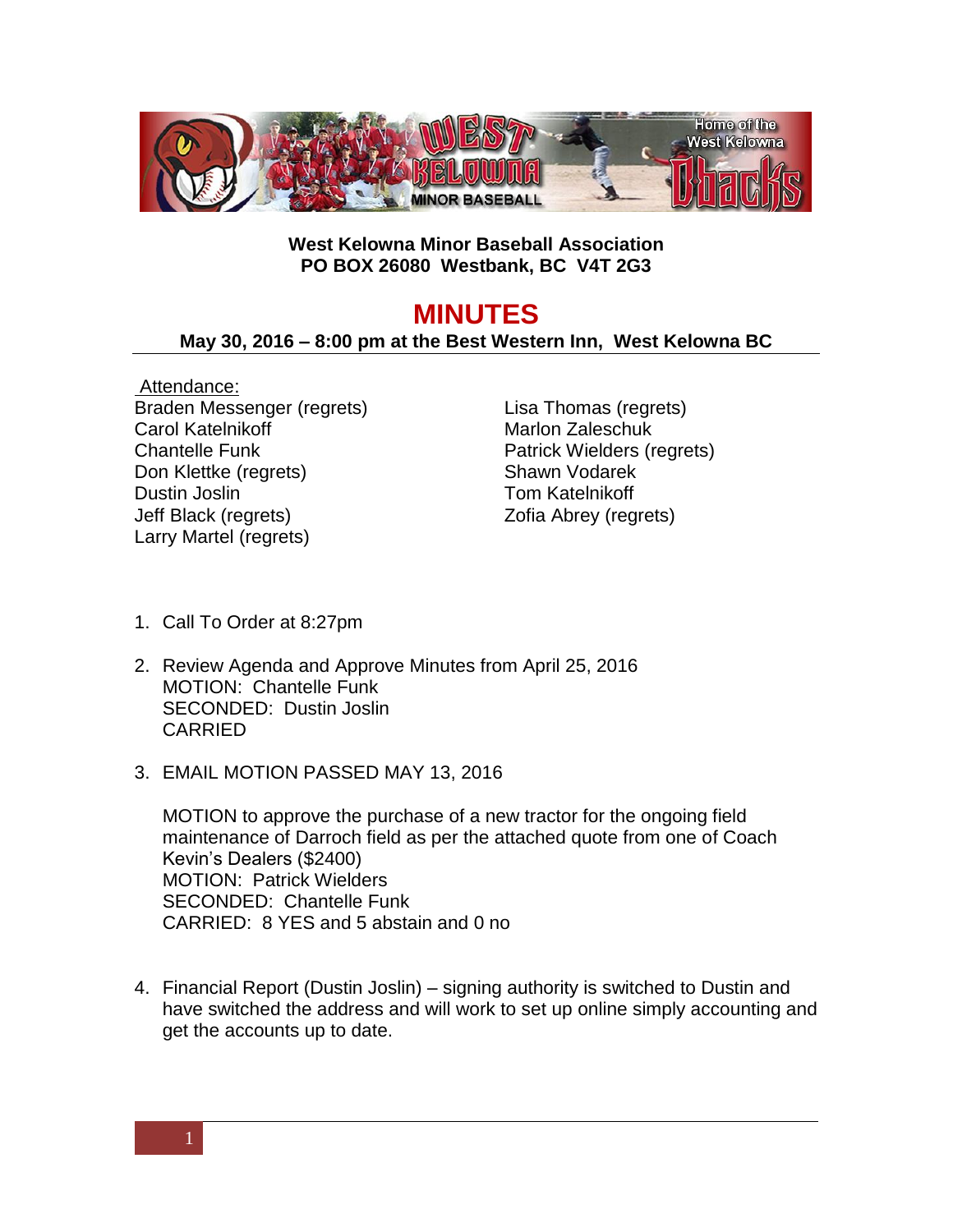- 5. Directors Reports:
	- a. 7U T-ball (Marlon) 7U all good. Need to address that there are no porta-potties at Chief Tomat. Coaches need reimbursement for taking the online coaching clinic.
	- b. 9U Tadpole (Braden Messenger via email) U9 is progressing rather nicely. Request for extra balls and will be supplied by equipment director.
	- c. 11U Mosquito (Shawn Vodarek) Spring season going well. We have had 3 out of our 5 girls quit and have worked out reimbursements as appropriate. Home tournament this weekend. Summerball tryout on June 12 at 10:00 am at Mt. Boucherie. Shawn will be head coach for summerball. Need registration/tryout tab added to the website. Fences at upper boucherie still a hazard.
	- d. 13UPee Wee (Patrick Wielders via email) 13U AA hosted a 4 team home tournament won by Penticton. Ridge Meadows Tourney, lots of fun and finished  $6<sup>th</sup>$  out of 8. Kelowna Tourney this weekend. Collecting summerball fees this week. 13U A hosting an 8 team home tournament this upcoming weekend. Unlikely that will get approved for a single A team but Tom will speak with BC Baseball about this.
	- e. 15U Bantam (Carol Katelnikoff) Tournament this weekend went well. West Kelowna won 2 out of the 3 skills categories. Challenges with having to reschedule games due to lack of umpires for this age.
	- f. 18U Midget (Larry Martel) no report at this time.
	- g. Uniform (Zofia Abrey) submitted final report and set of instructions for future Director. Zofia has decided to step down as Uniform Director and wishes for a successful and fun remainder of the Spring ball season to all.
	- h. Equipment (Patrick Wielders) Tractor at Upper Boucherie received new battery from Shawn Vodarek and is working great. Container at upper Boucherie facing wrong way – Will check if can switch it this year yet? Old chalk containers will be picked up by Tom and recycled or disposed.
	- i. Head Coach (Tom Katelnikoff) Quality of the coaching has improved this year – remind them that you never stop learning. Try not to overcoach the kids. Divisions this year is the most organized and fantastic set up.